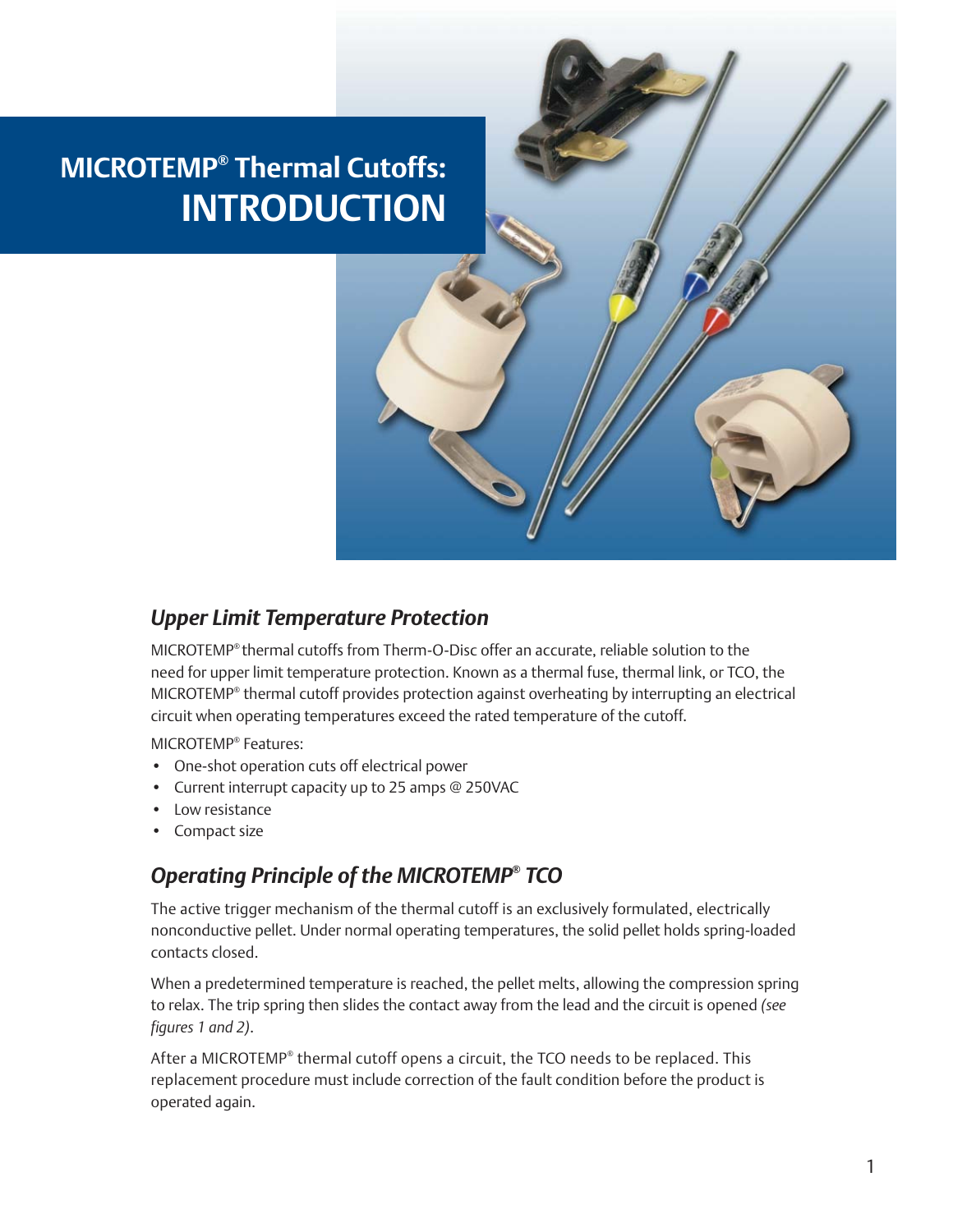# **MICROTEMP® G4, G6 & G7 Series TCO**



Figure 1

# **MICROTEMP® G5 & G8 Series TCO**

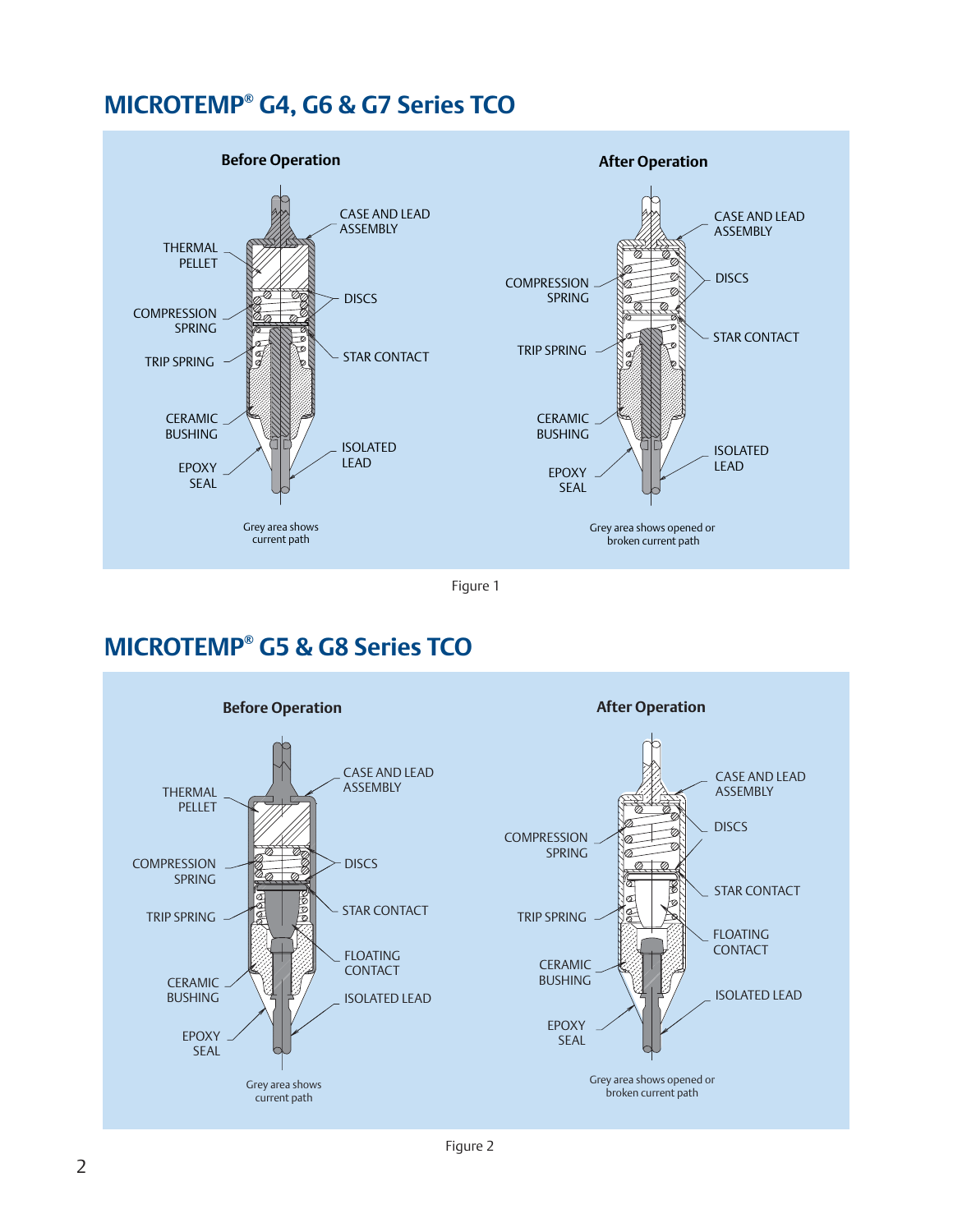

# **MICROTEMP® Thermal Cutoffs: TYPES & SPECIFICATIONS**

MICROTEMP® thermal cutoffs are available in a range of temperatures and electrical ratings to meet application requirements *(see Microtemp® Operating Temperature Summary and Electrical Rating Summary on page 4)*. There are 5 primary types of thermal cutoffs available. Standard dimensions of each TCO series are shown on page 4.

**G Series:** This "Global" series or G designation represents the world standard in thermal cutoffs. MICROTEMP® TCOs were the first chemical-pellet spring-type TCO ever developed and continue to be the thermal cutoff of choice for over 35 years.

**E Series:** This new "Environmentally" friendly series holds Agency recognition equivalent to the G series and has been designed to comply with the Restriction of Hazardous Substances in Electrical and Electronic Equipment (ROHS) Directive (2002/95/EC). None of the substances specified in this Directive have been intentionally incorporated into the E-series products.

### *G4 Series*

Rated for continuous operating currents up to 10 amps @ 250VAC (15 amps @ 120VAC, 5 amps @ 24VDC), the G4 series MICROTEMP® TCO is the industry standard for over-temperature protection. The G4 series is applied to millions of appliances and personal care products each year, providing reliable back-up protection for temperature controlling thermostats and other over-temperature conditions. The G4 series is also widely applied in office machines, portable heaters and industrial equipment as a thermal safeguard.

# *G5 Series*

Designed for higher voltage and current applications than the G4, the G5 series MICROTEMP<sup>®</sup> TCO is rated for operating currents up to 20 amps @ 250VAC and 277 VAC (25 amps @ 120VAC). Similar in appearance to the G4 series, the G5 series has a different internal construction designed for interrupting higher currents and withstanding higher temperatures.

# *G6 Series*

The G6 series MICROTEMP® TCO can be utilized in applications where a higher maximum-overshoot temperature rating is not required, yet it is rated for operating currents up to 16 amps @ 250VAC. It is the same physical size as the G4, G5 and G8 series TCOs.

### *G7 Series*

The G7 series MICROTEMP® TCO is designed to satisfy applications requiring miniaturized components that do not need maximum current interrupt capability. The G7 is just 2/3 the size of the G4 and G5, and with a current interrupting capability of 5 amps @ 250VAC (5 amps @ 24VDC), it is capable of meeting the requirements of transformers, motors, battery packs and electronic circuit applications.

# *G8 Series*

Designed for very high-current applications such as major appliances and high-wattage electric heat packages, the G8 series MICROTEMP® TCO is rated for operating currents up to 25 amps @ 250VAC (20 amps @ 277VAC). More economical than electromechanical bimetal-type one shot devices, it can be utilized in applications where its small size is an advantage in terms of mounting (it's the same physical size as the G4, G5 and G6 series TCOs) and thermal response.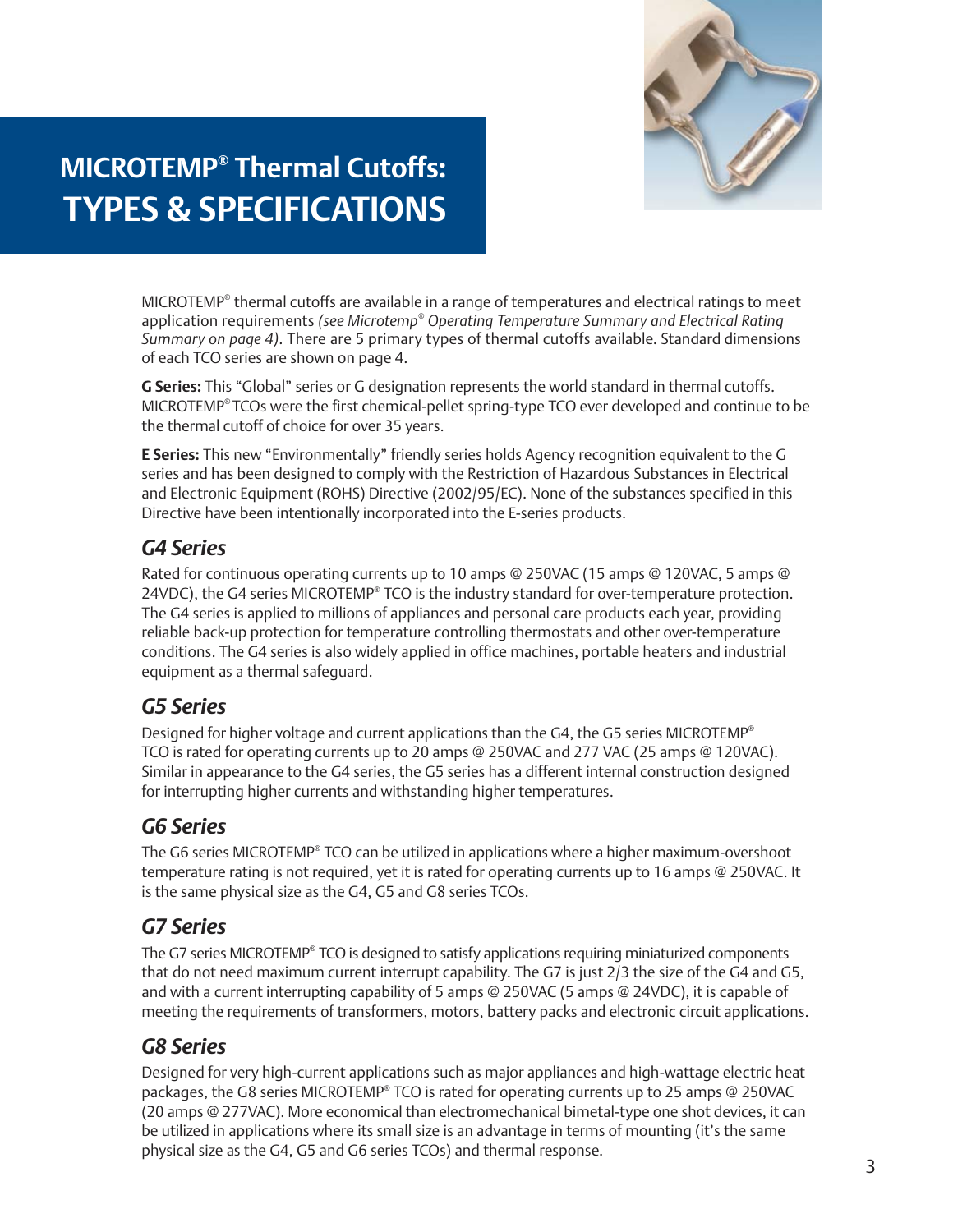# **MICROTEMP® TCO Operating Temperature Summary**

| Open       | Holding<br>Temperature °C |                          | Maximum Overshoot Temperature °C |                |                   |                          |                   |            |                     |
|------------|---------------------------|--------------------------|----------------------------------|----------------|-------------------|--------------------------|-------------------|------------|---------------------|
| Temp       | $T_h$ °C                  | T <sub>h</sub> °C        | $T_m$ °C                         | $T_m$ °C       | T <sub>m</sub> °C | $T_m$ °C                 | T <sub>m</sub> °C |            |                     |
| $T_f$ °C   | G4, G5, G7                | G6, G8                   | G4                               | G <sub>5</sub> | G <sub>6</sub>    | G7                       | G8                | $T_m$ °C   | $T_m$ °C            |
|            | Series                    | Series                   | Series                           | Series         | Series            | Series                   | Series            |            | R9 Series R7 Series |
| 070        | 55                        | 45                       | 130                              | 175            | 130               | 125                      | 175               | 130        | 125                 |
| 072        | 57                        | 47                       | 100                              | 175            | 100               |                          | 175               | 100        |                     |
| 073        | 58                        | 48                       | 130                              | 175            | 100               |                          | 175               | 130        | 130                 |
| 075        |                           |                          | 125                              | 190            |                   | 125                      |                   | 125        | 125                 |
| 077        | 62                        | 52                       | 125                              | 200            | 125               | 125                      | 200               | 125        | 125                 |
| 081        |                           |                          | 125                              | 200            |                   | 125                      |                   | 125        | 125                 |
| 084        | 69                        | 59                       | 125                              | 200            | 125               | 125                      | 200               | 125        | 125                 |
| 087        |                           |                          | 140                              |                |                   | 140                      |                   | 140        | 140                 |
| 093        | 78                        | 68                       | 140                              | 215            |                   | 140                      | 215               | 140        | 140                 |
| 098        | 83                        | 73                       | 140                              | 215            | 140               | 140                      | 215               | 140        | 140                 |
| 100        |                           | $\overline{\phantom{0}}$ |                                  | 215            |                   | 130                      |                   |            | 130                 |
| 104        | 89                        | 79                       | 150                              | 225            | 150               |                          | 225               | 150        |                     |
| 110        | 95                        | 85                       | 150                              | 225            |                   | 140                      | 225               | 150        | 140                 |
| 115        |                           | -                        | 160                              | 235            |                   | 140                      |                   | 160        | 140                 |
| 117        | 102                       | 92                       | 160                              | 235            | 160               | 150                      | 235               | 160        | 150                 |
| 121        | 106                       | 96                       | 160                              | 235            | 160               | 150                      | 235               | 160        | 150                 |
| 125        |                           |                          | 185                              | 235            |                   | 150                      |                   | 185        | 150                 |
| 128        | 113                       | 103                      | 205                              | 235            | 205               | 150                      | 235               | 160        | 150                 |
| 134        |                           |                          | 205                              | 250            |                   | 175                      |                   | 205        | 175                 |
| 141        |                           |                          | 205                              | 250            |                   | 175                      |                   | 205        | 175                 |
| 144        | 129                       | 119                      | 240                              | 250            | 240               | 175                      | 250               | 175        | 175                 |
| 147        | 137                       | 127                      | 205                              | 240            | 205               | 175<br>175               | $\equiv$          | 205        | 175                 |
| 152<br>158 |                           |                          | 205<br>240                       | 250<br>285     |                   | 200                      |                   | 175<br>240 | 175<br>200          |
| 167        | 152                       | 142                      | 240                              | 285            | 240               | 200                      | 285               | 210        | 200                 |
| 172        |                           |                          | 240                              | 350            |                   | 200                      |                   | 240        | 200                 |
| 184        | 169                       | 159                      | 210                              | 350            | 210               | 200                      | 350               | 210        | 200                 |
| 190        |                           |                          | 310                              | 350            |                   | 270                      |                   | 310        | 270                 |
| 192        | 177                       | 167                      | 210                              | 350            | 210               |                          | 350               | 210        | 210                 |
| 205        |                           |                          | 310                              | 375            |                   | 300                      |                   | 310        | 300                 |
| 216        | 200                       | 191                      | 375                              | 375            |                   | -                        |                   | 375        |                     |
| 229        | 200                       | 200                      | 375                              | 375            | 375               | $\overline{\phantom{0}}$ | 375               | 375        |                     |
| 240        | 200                       | 200                      | 450                              | 375            | 450               | $\equiv$                 | 375               | 375        | L,                  |

- $T_m$  Maximum overshoot temperature: temperature up to which TCO will not change status
- $T_f$  Functioning open temperature tolerance: +0, -5°C
- $T_h$  Maximum temperature of the MICROTEMP® TCO measured at the case end of the thermal cutoff at which the thermal cutoff can be maintained for a period for 168 hours without opening. NOTE: it is advised that TCOs are not exposed to continuous operating temperatures in excess of T $_{\rm f}$  -25°C.
- C.T.I. Comparative tracking index (all primary thermal cutoffs): 250VAC
- NOTE: G4, G5, G6 ,G7 and G8 series TCOs with  $T_F \geq 175^{\circ}$ C comply with UL conductive heat aging (CHAT) requirements.

# **Electrical Rating Summary**

|             | Electrical Current & Voltage Rating  |                                                  |                                        |            |                       |                                               |            |            |                       |
|-------------|--------------------------------------|--------------------------------------------------|----------------------------------------|------------|-----------------------|-----------------------------------------------|------------|------------|-----------------------|
| Agency      |                                      | G4 Series<br>G5 Series<br>G6 Series<br>G7 Series |                                        |            | G8 Series             | R9 Series                                     | R7 Series  |            |                       |
|             | Resistive                            | Inductive                                        | Resistive                              | Resistive  | Resistive             | Inductive                                     | Resistive  | Resistive  | Resistive             |
| UL/CSA      | 10A/250VAC<br>15A/120VAC<br>5A/24VDC | 8A/250VAC<br>14A/120VAC                          | 20A/250VAC<br>25A/120VAC<br>21A/240VAC | 16A/250VAC |                       | 5A/250VAC 4.5A/250VAC<br>5A/24VDC 4.5A/120VAC | 25A/250VAC |            |                       |
|             |                                      |                                                  | 20A/277VAC                             |            |                       |                                               |            |            |                       |
| <b>VDE</b>  | 10A/250VAC<br>15A/120VAC<br>5A/24VDC | 8A/250VAC<br>14A/120VAC                          | 20A/250VAC                             | 16A/250VAC |                       | 5A/250VAC 4.5A/250VAC<br>5A/24VDC 4.5A/120VAC | 25A/250VAC |            |                       |
| <b>METI</b> | 10A/250VAC                           |                                                  | 15A/250VAC                             | 15A/250VAC | 5A/250VAC<br>5A/24VDC |                                               |            | 15A/250VAC | 7A/250VAC<br>7A/24VDC |
| <b>CCC</b>  | 10A/250VAC                           |                                                  | 16A/250VAC                             |            | 5A/250VAC             |                                               |            |            |                       |

# **MICROTEMP® TCO Standard Dimensions**



|                               | Dimensions - Inches (millimeters)                                                                    | G4, G5, G6 & G8 Series                                                | G7 Series                                                             |
|-------------------------------|------------------------------------------------------------------------------------------------------|-----------------------------------------------------------------------|-----------------------------------------------------------------------|
| Standard<br>Leads             | A Overall Length $\pm$ .12 ( $\pm$ 3.0)<br>Case Lead Length $\pm$ .06 ( $\pm$ 1.5)<br>B              | 2.51(63.8)<br>1.38(34.9)                                              | N/A<br>N/A                                                            |
| Long<br>Leads                 | A Overall Length $\pm$ .12 ( $\pm$ 3.0)<br>Case Lead Length $\pm$ .06 ( $\pm$ 1.5)<br>B.             | 3.26(82.9)<br>1.38(34.9)                                              | 3.26(82.9)<br>1.38(34.9)                                              |
| Lead Material<br>and Diameter | C Case Lead Diameter<br>C Case Lead Material<br>Epoxy Lead Diameter<br>D<br>Epoxy Lead Material<br>D | 0.040(1.0)<br>Tin-Plated Copper<br>0.040(1.0)<br>Silver-Plated Copper | 0.023(.57)<br>Tin-Plated Copper<br>0.023(.57)<br>Silver-Plated Copper |
| Case<br><b>Dimensions</b>     | Case Length (Reference)<br>E.<br>Case Diameter (Reference)<br>F                                      | 0.58(14.7)<br>0.158(4.0)                                              | 0.38(9.6)<br>0.118(3.0)                                               |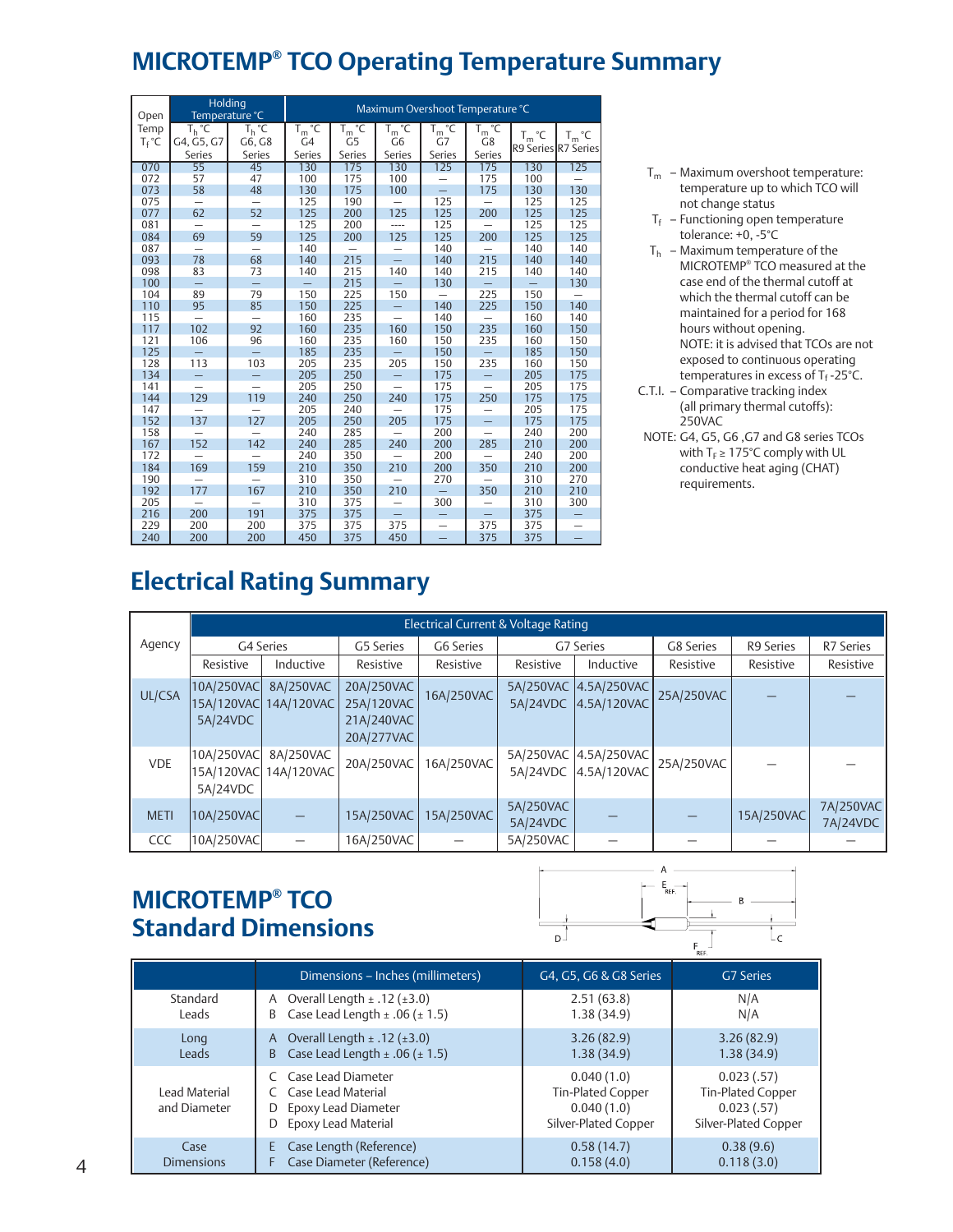# *Packaged Thermal Cutoffs*

Therm-O-Disc also offers a variety of packaging options for MICROTEMP® thermal cutoffs.

Therm-O-Disc offers two standard packages with wide application in the HVAC industry. Primarily designed for heating applications, the GXAM04 and GXAM06 packages mount a standard G4, G5, G6 or G8 TCO in a high temperature ceramic base *(see figure 3).*

The popular GXAP Potted TCO packages consist of a TCO epoxy-potted into a plastic insulating mounting case. The assembly can be supplied with various case materials, shapes and terminations. They can be used to accurately sense temperature as probes and as surface, airstream and ambient sensors *(see figure 4)*. They can be easily replaced in the field without disturbing the rest of the circuit.

Custom packages, insulations or special assemblies may be specified to meet specific unique application needs. By taking advantage of our technical expertise and high volume production methods and equipment, we can provide significant savings on custom packages.

#### Type Base Material Material Material Material Rating Maximum TCO<br>Temperature °C Temperature °C Temperature °C GXAP01 | PBT Glass Filled | 120 | 134 GXAP02 PPS Glass Filled 192 GXAP04 PBT Glass Filled 120 134 GXAP05 PBT Glass Filled 120 134 GXAP10 PPS Mineral Filled 220 192 GXAP12 PBT Glass Filled 120 134 GXAM04 Ceramic DIN VDE 0335, C 221 >250 260 GXAM06  $\left|$  Ceramic DIN VDE 0335, C 221  $\right|$  >250  $\left|$  260 GXAM11 | PBT | 120 | 134

# **Packaged TCO Material Specifications**

Additional ratings available upon request.

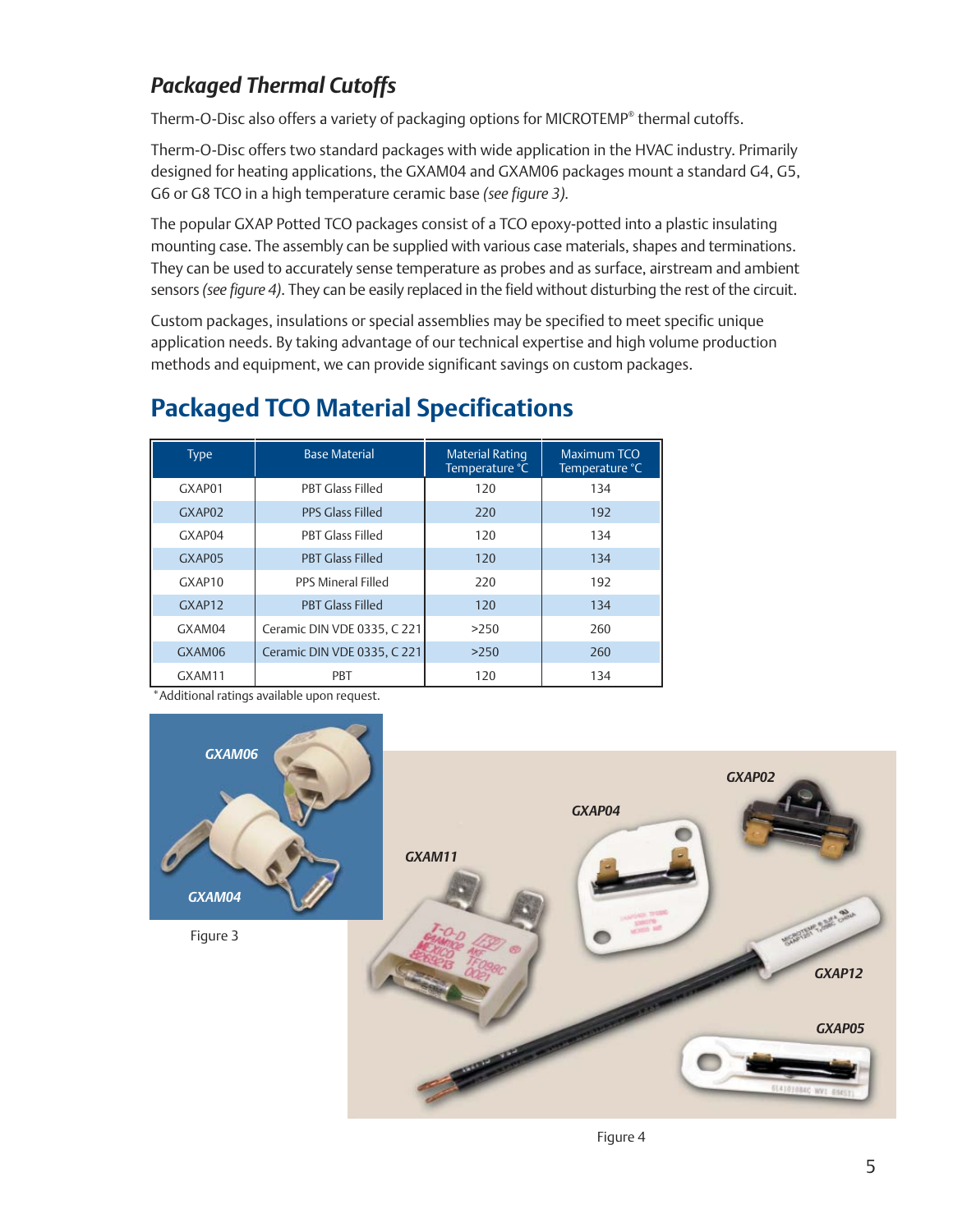

# *Lead Configurations*

The MICROTEMP® TCO can be furnished with virtually any lead configuration specified for an application. Lead curls are available to match most sizes of screws along with varying lead lengths and lead forms.

All types of terminations, such as quick connects, ring terminals and blade terminals, are available at additional cost. In addition, tape and reel packaging can be specified to meet high volume requirements.

### *Temperature Ratings*

MICROTEMP® thermal cutoffs are available in a wide range of opening temperatures, providing designers a high degree of flexibility *(see Microtemp® TCO Operating Temperature Summary at the top of page 4)*. Determining the correct TCO temperature calibration requires significant application testing.

The proper calibration will be affected by application variables such as I<sup>2</sup>R self heating of the TCO, heat transfer through insulation and heat dissipation due to heat sinking and air flow. Thermocoupled TCO Test Samples (TTTS), that match the physical and electrical characteristics of a functional TCO, are available to help evaluate application specific variables.

For more information on testing and installing MICROTEMP® TCOs, please review the MICROTEMP® Thermal Cutoff Application Notes section.

### *Direct Current (DC) Applications*

The G4 and G7 series MICROTEMP® thermal cutoffs have published electrical ratings for direct current (DC) applications. Current interruption capacity in DC circuits is highly application sensitive.

Therm-O-Disc recommends thorough testing of DC electrical applications using the testing guidelines in Therm-O-Disc's MICROTEMP® thermal cutoff technical information section.

### *Samples and Quotations*

MICROTEMP® TCO samples and Thermocoupled TCO Test Samples (TTTS) are readily available for determining the correct response and desired performance in an application. For more information on MICROTEMP® TCOs, call a Therm-O-Disc sales engineer at 419-525-8300.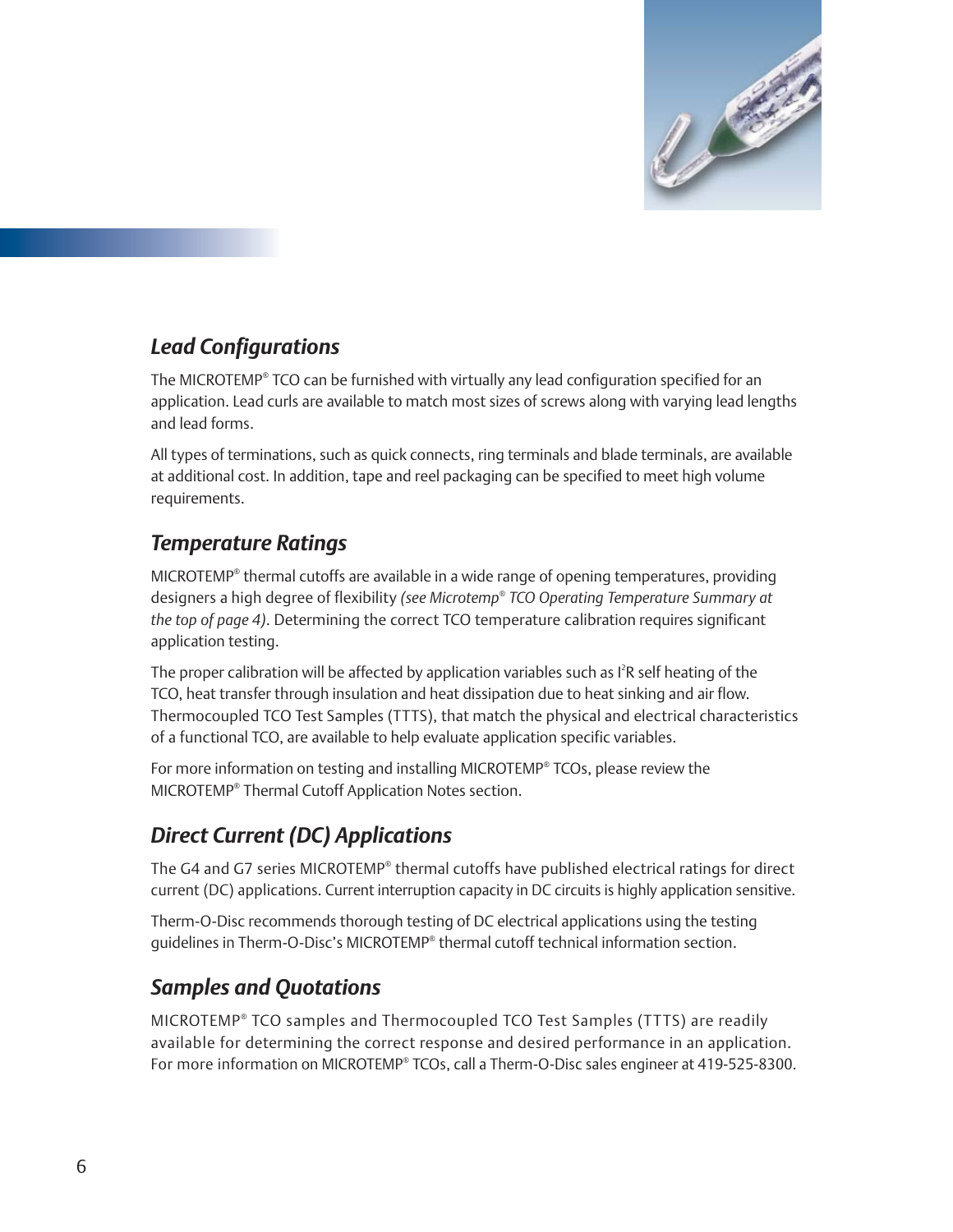

# *Lead Cutting*

#### **Minimum Dimensions** Inches (millimeters)

| <b>Dimension A</b> | <b>Dimension B.</b> | <b>Dimension C</b> |
|--------------------|---------------------|--------------------|
| 0.95(24.2)         | 0.22(5.6)           | 0.73(18.6)         |



# *Tape and Reel Packaging*

#### **Dimensions**

Inches (millimeters)

| <b>Item</b>  | Dim. A     | Dim. B     | Dim. C                                                           | Dim. D | Dim. E     | Dim. F     |
|--------------|------------|------------|------------------------------------------------------------------|--------|------------|------------|
| GXAA0900TTTC |            |            | $1.66(42.1)$   2.80(71.1)   1.38(35.1)   3.26(82.8)   3.60(91.4) |        |            | 0.200(5.1) |
| G7FA0900TTTC | 1.66(42.1) | 2.80(71.1) | $1.38(35.1)$ 3.26 (82.8)                                         |        | 3.60(91.4) | 0.197(5.0) |

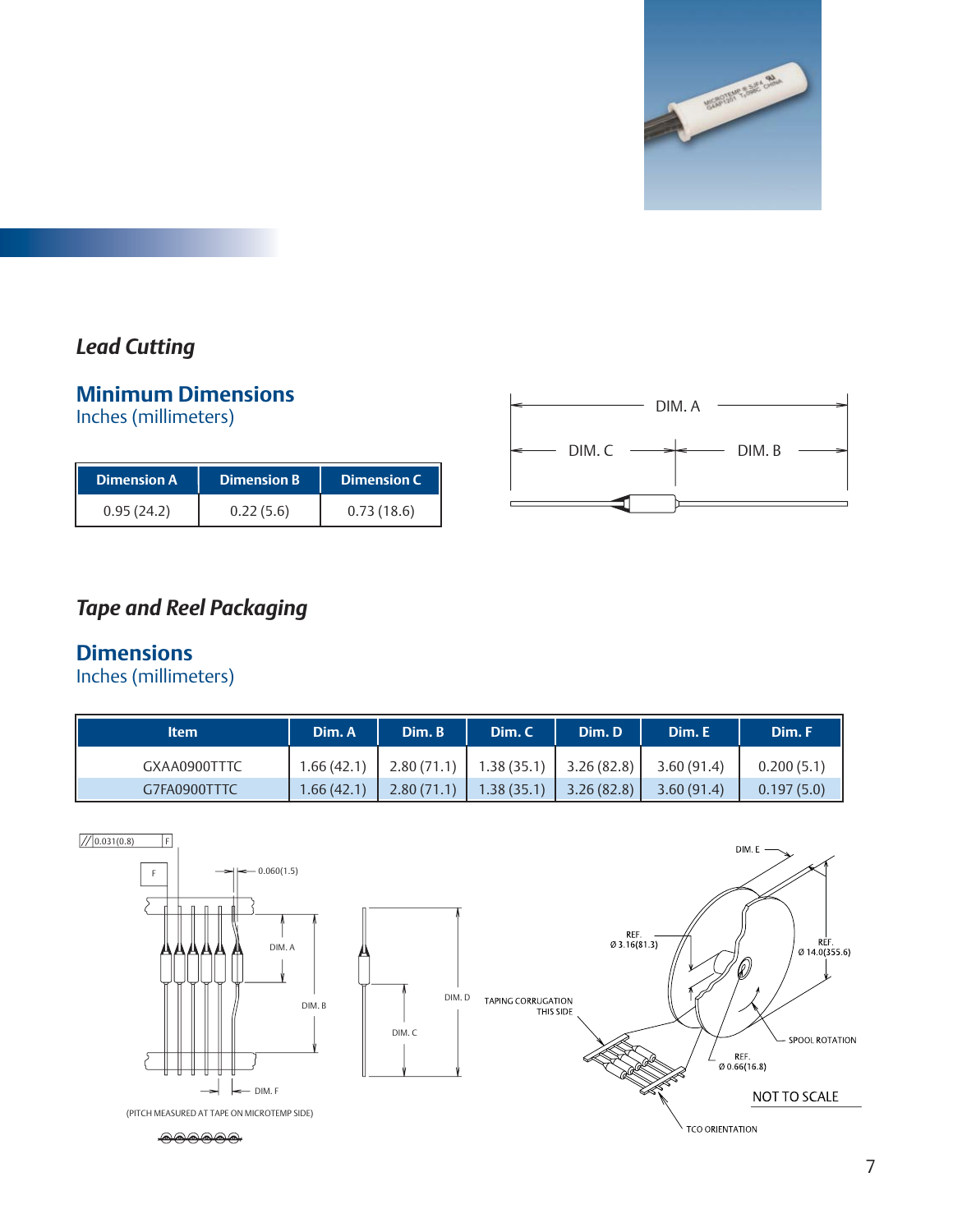# **Product Nomenclature**



*As shown above, Therm-O-Disc MICROTEMP® TCOs follow a consistent product nomenclature that identifies the basic product type, lead wire size, special features and packaging options. For example, a standard G4 series TCO calibrated to open at 192°C would have a part number G4A00192C.*

# **MICROTEMP® TCO Product Markings**

| <b>Primary TCOs</b>              |                                                                                      | <b>Secondary Packages</b>      |                                                                                                |  |  |
|----------------------------------|--------------------------------------------------------------------------------------|--------------------------------|------------------------------------------------------------------------------------------------|--|--|
| <b>XXXXXXXX</b>                  | Special customer identification<br>(when required, up to 9 characters)               | <b>XXXXXXXXX</b>               | Special customer identification<br>(when required, up to 9 characters)                         |  |  |
| <b>MICROTEMP®</b>                | Registered trademark                                                                 | <b>MICROTEMP®</b>              | Registered trademark                                                                           |  |  |
| P ZZZZZ                          | (P) Manufacturing plant;                                                             |                                | (may be T-O-D)                                                                                 |  |  |
|                                  | (ZZZZZ) Date code                                                                    | <b>GZXXXRR</b>                 | Part number (see figure 7)                                                                     |  |  |
| GZXXX                            | Part number (see figure 7)                                                           | <b>T<sub>E</sub>TTTCPZZSNA</b> | (T <sub>F</sub> TTTC) Maximum open temperature °C;                                             |  |  |
| $\mathbf{R}$ T <sub>E</sub> TTTC | (Su) Underwriters Labs logo;<br>(T <sub>F</sub> TTTC) Maximum open<br>temperature °C |                                | (P) Manufacturing plant location;<br>(ZZ) Manufacture date code;<br>(W) Underwriters Labs logo |  |  |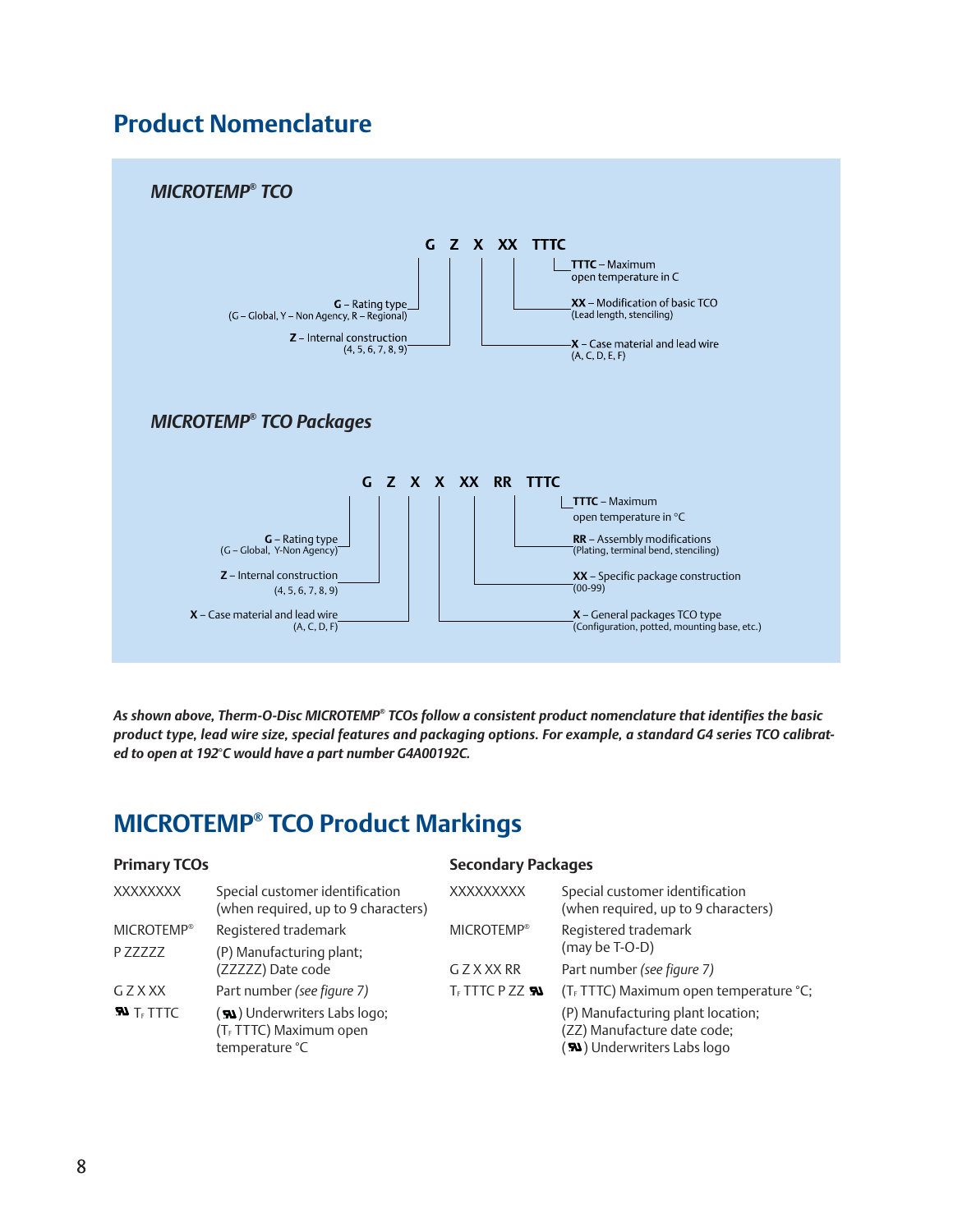# **MICROTEMP® Thermal Cutoff APPLICATION NOTES**



MICROTEMP® thermal cutoffs, available in a variety of standard and custom configurations, provide reliable one-shot, over-temperature protection in a wide range of applications. Performance can be affected by installation method and proper location of the thermal cutoff. Both application and installation are important in the overall performance of the product, and thorough testing is necessary for both AC and DC applications. The following guidelines will answer most questions concerning these two subjects.

# *Application of Thermal Cutoffs*

A thermal measurement procedure that utilizes a Thermocoupled TCO Test Sample (TTTS) can assist in determining the appropriate calibration temperature and design location of MICROTEMP® thermal cutoffs. The TTTS matches the electrical characteristics of the thermal cutoff but does not have thermally responsive parts. The TTTS is supplied with a thermocouple attached to the case of the thermal cutoff *(see figure 5)*.



Figure 5 *View of required thermocouple attachment before soldering*

Dummy cutoffs can be supplied with Type J, Type T or Type K thermocouples. Other thermocouple types can usually be supplied upon request at a nominal charge.

### *Location*

Sufficient time and effort must be used to determine the proper and most desirable location for a thermal cutoff. The employment of infrared thermography, or a sufficient number of thermocouples to identify the highest temperature areas in the product requiring protection during normal operation and fault conditions, should be considered. The location that provides the largest differential between these two conditions is generally most desirable.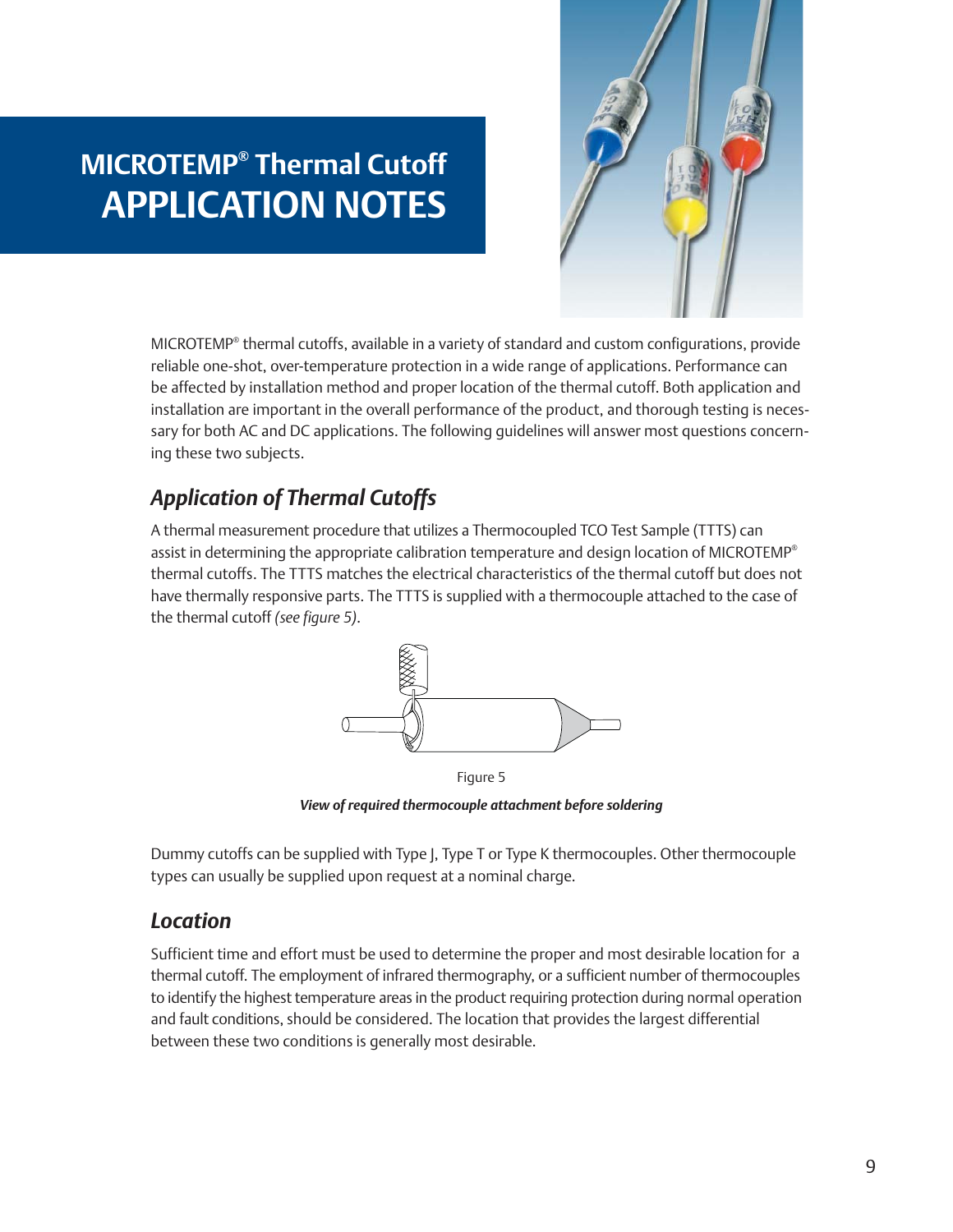

### *Calibration Temperature*

It is necessary to select a thermal cutoff rating above the maximum temperature experienced during normal operation, including expected short-term temperature overshoots. The temperatures experienced by the thermal cutoff during normal operation will determine the life expectancy for the thermal cutoff. If the thermal cutoff rating is too close to the temperature experienced during normal operation (including overshoot temperatures after opening of a thermostat, etc.), the probability of a nuisance trip increases. Nuisance trips are caused by pellet shrinkage due to repeated operation at temperatures near but below calibration temperature, or excessive thermal gradients across the case of the TCO and its leads (see "Thermal Gradients").

Therm-O-Disc has compiled standard life curves by subjecting MICROTEMP® thermal cutoffs to very controlled temperatures for extended time periods under ideal laboratory conditions. Therefore, these standard life curves should be used only as a guideline. Comparison of measured temperatures to MICROTEMP® thermal cutoff standard life curves should not replace customer life testing using functional thermal cutoffs for the particular application. The design engineer must make the trade-off between response and life of the TCO based on product requirements. It is important to remember that temperatures experienced in actual application will vary from unit to unit.

# *Test Procedure*

Install the Thermocoupled TCO Test Sample (TTTS) in the electrical circuit to be opened in the event of a fault condition. Position it in the area that has been selected to be protected within the product based on prior determinations of the maximum permissible temperatures to be allowed. The TTTS should be installed using the same mounting and electrical connection that will be used for functional TCOs in production. Connect the thermocouple leads to a digital temperature measuring device to record temperatures. The product to be protected can now be operated, and the normal operating temperature monitored. Note that the TTTS is not a functional TCO and therefore will not open the circuit in the test setup.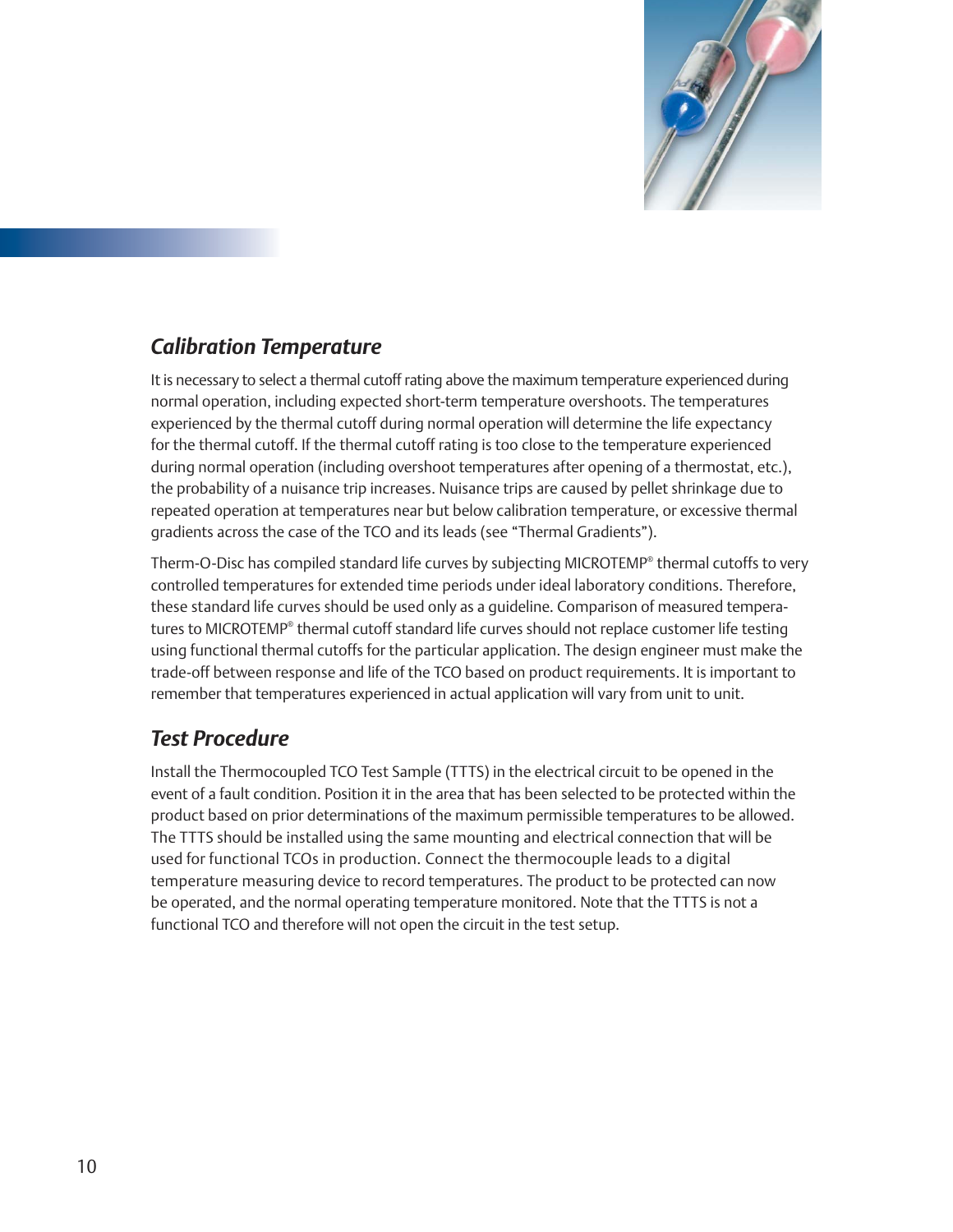





Figure 6 illustrates a typical installation of a TTTS. Note that the body of the TTTS is at the same potential as the connecting circuit; therefore, it must be electrically isolated from the surface against which the cutoff is mounted. Also note that the thermocouple wire is at the same potential as the connecting circuit.

*CAUTION . . . To avoid a false reading of the unit under test, thermocouple wires must not make contact with each other except at the temperature sensing junction.*

*CAUTION . . . Ensure that the thermocouple wire insulation will provide isolation against shortcircuiting and shock hazards.*

*CAUTION . . . The terminal of the temperature measuring instrument, to which the thermocouple is attached, will be at the same potential as the connecting circuit wire. This instrument must be electrically isolated and considerable caution must be exercised in its use, since one of the thermocouple terminals is frequently grounded to the instrument chassis.*

Before using measuring equipment powered directly from standard line voltages, check operation manuals. Be sure line voltages impressed on the thermocouple wires by the TTTS will not cause damage to the instrument.

The more closely the actual operating and ambient conditions can be simulated during test, the more valid the test results will be. These tests are necessary to empirically include the variable factors that need to be considered to select the properly rated thermal cutoffs. These factors include, but are not limited to, the heating effect of the current through the cutoff, adjoining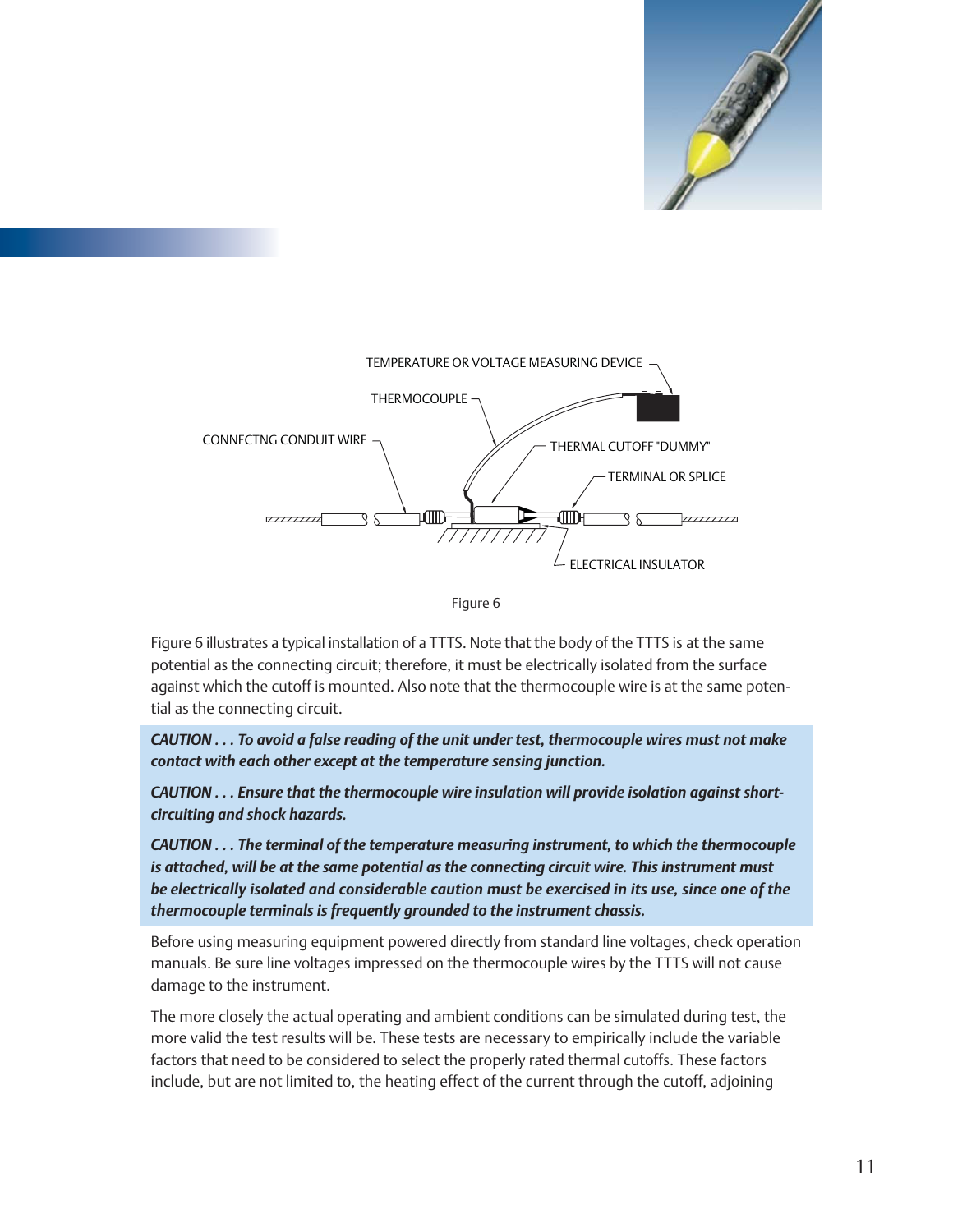

terminals and leads, heating or cooling effect of the terminals and external leads, rate of temperature rise, air flow, shock, vibration and other environmental and operating conditions unique to the application.

The product and application being tested will determine the number of cycles that must be run to determine the maximum "normal" operating temperature. "Overshoot" temperatures should be included in the determination of the maximum "normal" operating temperature. The overshoot temperature is often considerably higher than the temperature reached at the moment the thermostat opens. The conclusion of these tests will provide the maximum "normal" operating temperature at the thermal cutoff (at maximum anticipated voltage, ambient temperature, etc). The overshoot temperature seen by the thermal cutoff after the thermal cutoff opens in the application must also be carefully examined and compared to Tmax.

Manufacturing tolerances and variations should be carefully considered, and a sufficient number of units evaluated, to provide a statistical basis on which to determine the operating overshoot temperatures.

After obtaining the above information, test the product under fault conditions and monitor to determine that desired fault condition temperatures are not exceeded.

Where there are a variety of fault conditions, (e.g., short-circuited thermostats and transformer secondaries, locked motor rotors and solenoids, high ambient temperatures, restricted or blocked airflow, etc.), consideration should be given to multiple fault conditions which could occur simultaneously during the lifetime of the product, and to faults which may cause localized overheating in areas away from the TCO.

When the fault conditions have been set up, note the temperature of the TTTS when the maximum desired temperature limit is reached. At this point the circuit is manually interrupted. This test should be run several times, in several different units. In some applications, it will not be possible to "save" the tested item from damage, but only prevent the product from creating an external fire or electrical hazard. Damaged products should not be retested, since the results may not be the same as with undamaged units. The MICROTEMP® thermal cutoff ratings selected should be equal to or less than the temperature recorded at the TTTS at the time the maximum desired temperature is reached.

*CAUTION . . . Excessive overshoot temperatures after the opening of the thermal cutoff may cause dielectric breakdown of the thermal cutoff and allow reconduction to occur. Functional thermal cutoffs should be tested to verify proper operation of the thermal cutoffs in the application (see Microtemp® TCO Operating Temperature Summary and Electrical Rating Summary on page 4).*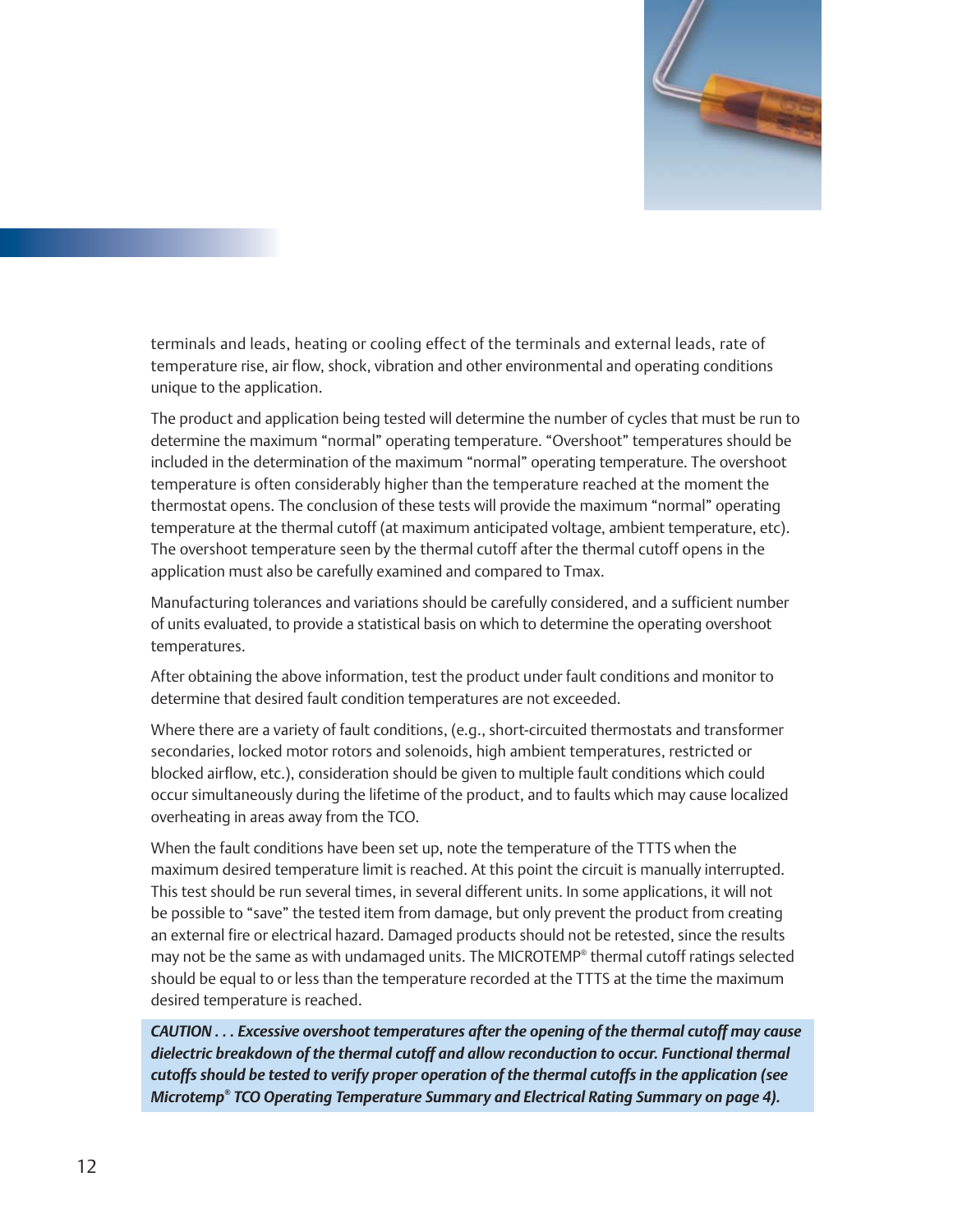

Substitute actual thermal cutoffs in a sufficient number of finished products and re-run the tests to obtain statistical verification of the results. For multiple TCO applications, test functional thermal cutoffs under fault conditions so that the product overheats and each thermal cutoff is independently called upon to interrupt the flow of current. Each thermal cutoff should open the circuit independently of any other over-temperature limit controls, with product damage not exceeding an acceptable level. This test should be run using the maximum voltage and current; the thermal cutoff will be expected to interrupt and hold open.

# *Installation of Thermal Cutoffs*

The performance of a MICROTEMP® thermal cutoff can be affected by installation methods such as soldering, welding, splicing, lead bending, insulation, clamping and mounting. Certain precautions should be taken during installation to ensure that the MICROTEMP® thermal cutoff is not damaged, which may cause it to not operate in its intended manner. Likewise, care should be taken during installation to ensure that the TCO in every unit experiences the expected temperature range environment previously determined during the calibration temperature selection. The following guidelines should be used to minimize undesirable conditions that can result from improper installation practices.

# *Soldering Leads*

Thermal cutoff leads should be heat sinked during the soldering operation *(see figure 7)*. If excessive heat is conducted by the leads into the thermal cutoff, it can shorten the life of the TCO. In addition, excessive lead temperatures can damage the epoxy and possibly result in the TCO failing to open. More heat sinking is necessary for thermal cutoffs with low temperature ratings.



Figure 7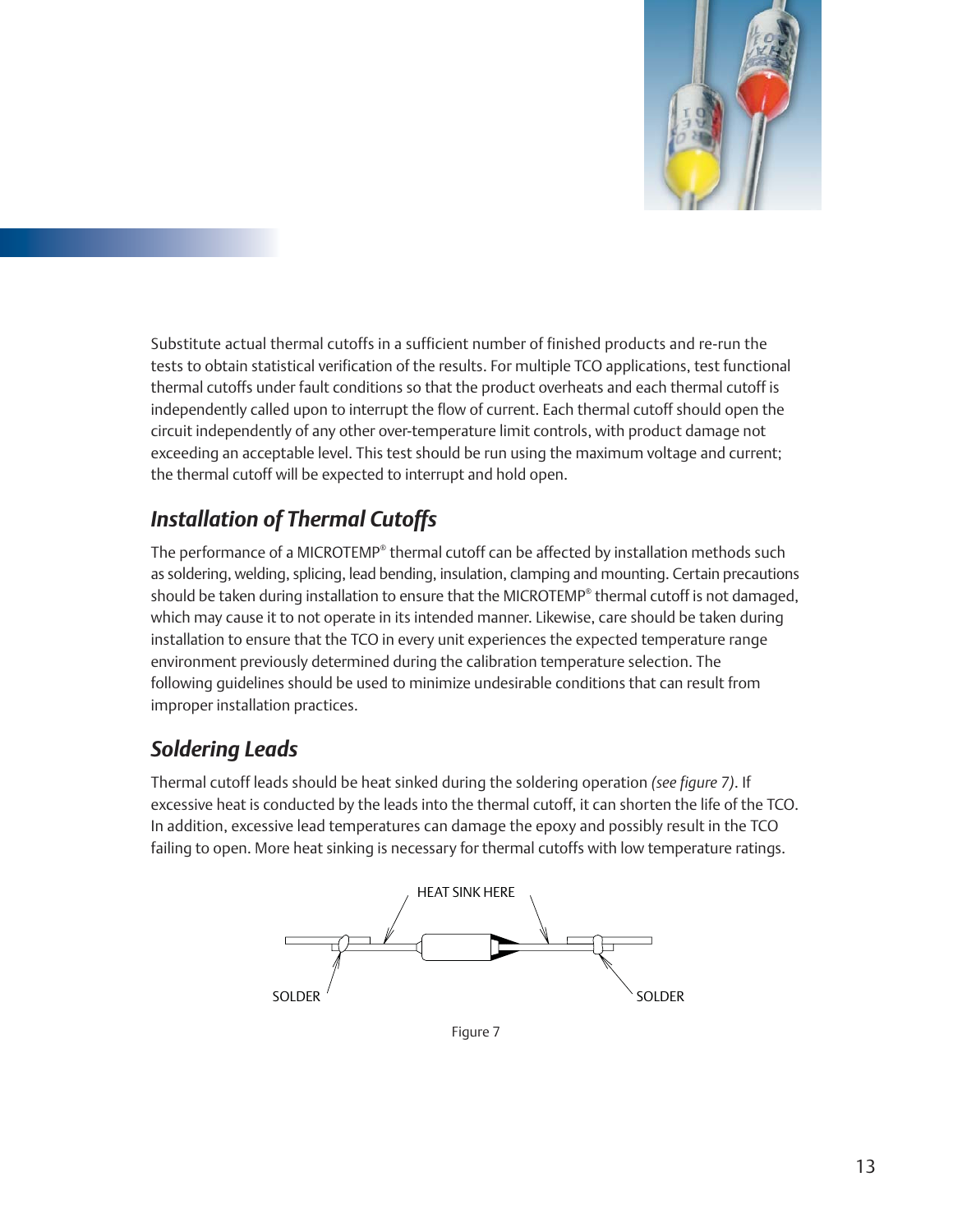

Test samples should be x-rayed before and after the soldering operation. The size of the chemical pellet should be measured with an optical comparator or a toolmaker's microscope to verify that no shrinkage has occurred during the soldering operation *(see figure 8)*. The epoxy seal should retain its size and shape and not discolor. If the chemical pellet or the epoxy have changed size as a result of the soldering operation more heat sinking is required.





#### *Welding Leads*

The thermal cutoff leads may also need to be heat sinked during a welding operation *(see figure 9)*. The same precautions and tests described in the soldering section should also be followed for welded leads.





To avoid damaging or welding internal parts, care should be taken that none of the welding current is conducted through the TCO. A welding current of hundreds of amperes can weld the internal parts together, resulting in the TCO failing to open.

TCO leads must be supported during the weld operation to prevent breaking the thermal cutoff epoxy seal.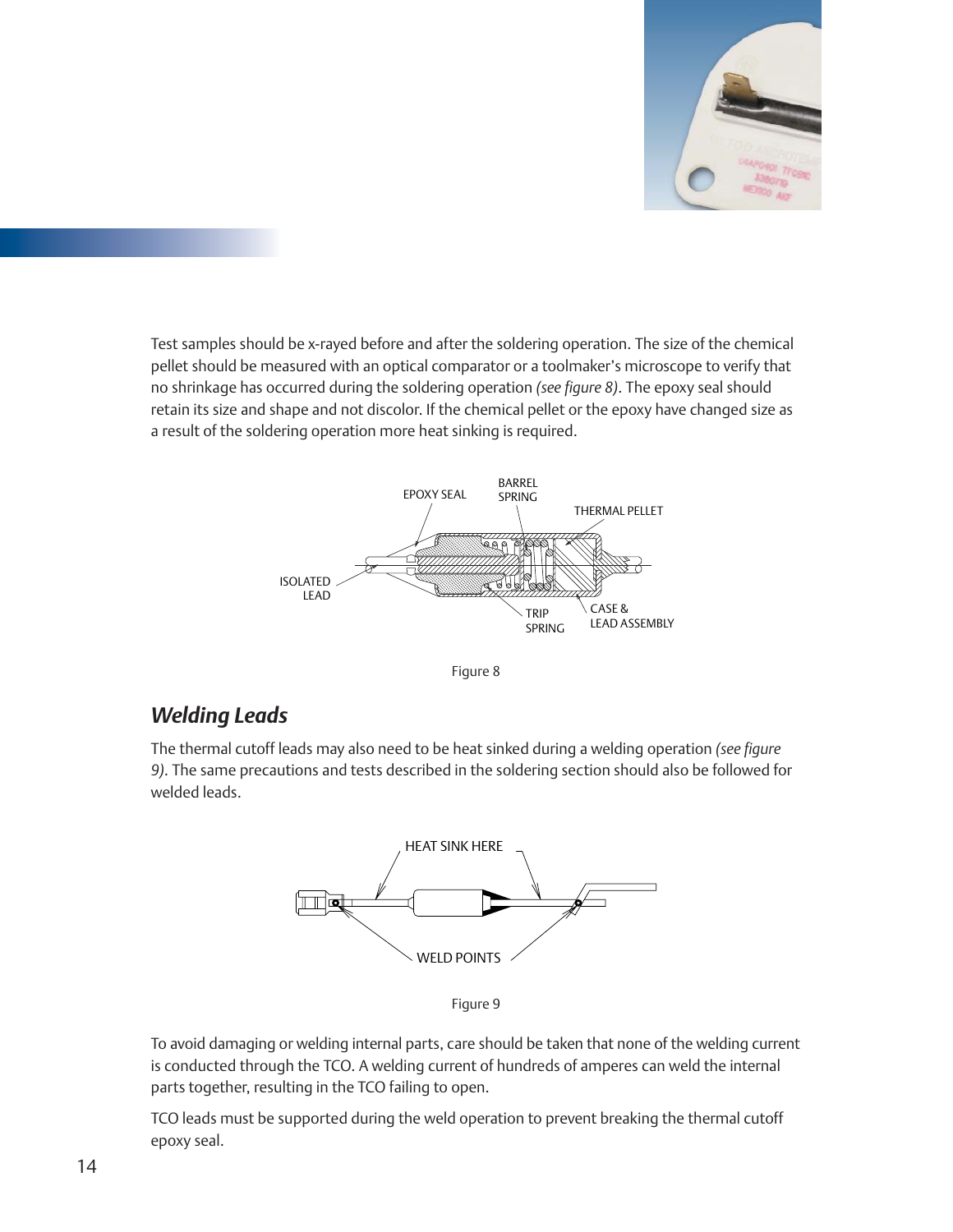

### *Splices & Terminals*

Insecure splices and terminations may produce high resistance junctions which can cause self heating (I<sup>2</sup>R) as power is dissipated across these junctions during product operation.

Heat from these hot spots can flow down the thermal cutoff leads and increase the temperature of the thermal cutoff *(see figure 10)*. Nuisance openings of the thermal cutoffs or degradation of the epoxy seal can occur as a result of the heat generated by high resistance junctions. The splice or termination junction may initially measure low resistance, but can change to a much higher resistance after several temperature cycles. It is generally better to splice MICROTEMP® thermal cutoff leads to stranded lead wires rather than solid wires as the stranded wire may be crimped tighter and maintain better electrical contact during temperature cycling.





The temperature capabilities of the splice and/or termination should be considered. For example, solder back-up should be considered for splices of terminations in applications cycled at temperatures exceeding 150°C.

### *Bending Leads*

When configuring leads, special care must be exercised in supporting the leads at each end near the body of the thermal cutoff so that the case will not be distorted or the epoxy will not be cracked or broken. At least 0.125" (3mm) should be maintained between the epoxy seal and any lead bends *(see figure 11)*.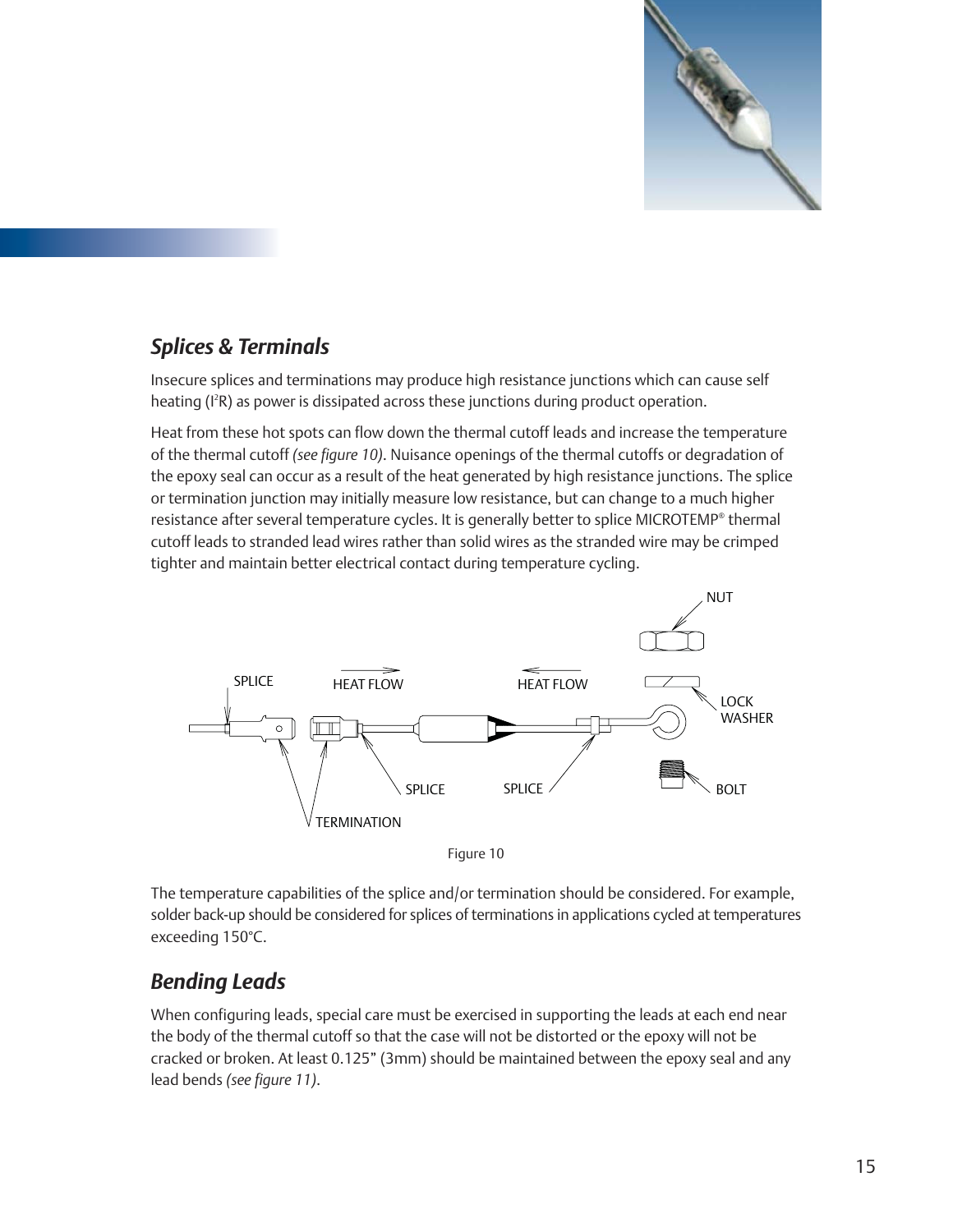



Figure 11

*Dimensions are shown in inches (millimeters).*

# *Thermal Gradients*

Ideal TCO placement subjects the entire TCO case, leads, epoxy seal and internal components to a uniform temperature environment.

Care should be exercised in the placement of the TCO to minimize thermal gradients across the TCO body. In certain applications, the TCO can be mounted in a position where heat is conducted to the body of the TCO through one of the leads, resulting in thermal gradients across the TCO. Over time, the TCO life can be reduced by thermal gradients if the isolated (epoxy) lead is at a consistently lower temperature than the case lead. Long term testing is recommended in determining whether these conditions exist in the application.

To minimize the effects of thermal gradients and the temperature increase of the TCO body from this heat flow, attach the isolated (epoxy) lead, rather than the case lead, to the heat source.

TTTS can be supplied with thermocouples on both ends to facilitate gradient evaluations.

#### *Temperature Limits*

The temperatures experienced during normal operation, including expected temperature overshoots, will determine the life expectancy of the TCO. Nuisance trips can result if the thermal cutoff rating is too close to the temperatures experienced during normal operation. Thermal cutoffs of any temperature rating should not be subjected to continuous normal temperatures in excess of 200°C. Additionally, overshoot temperatures after the opening of the thermal cutoff should be minimized to avoid dielectric breakdown and reconduction of the thermal cutoff.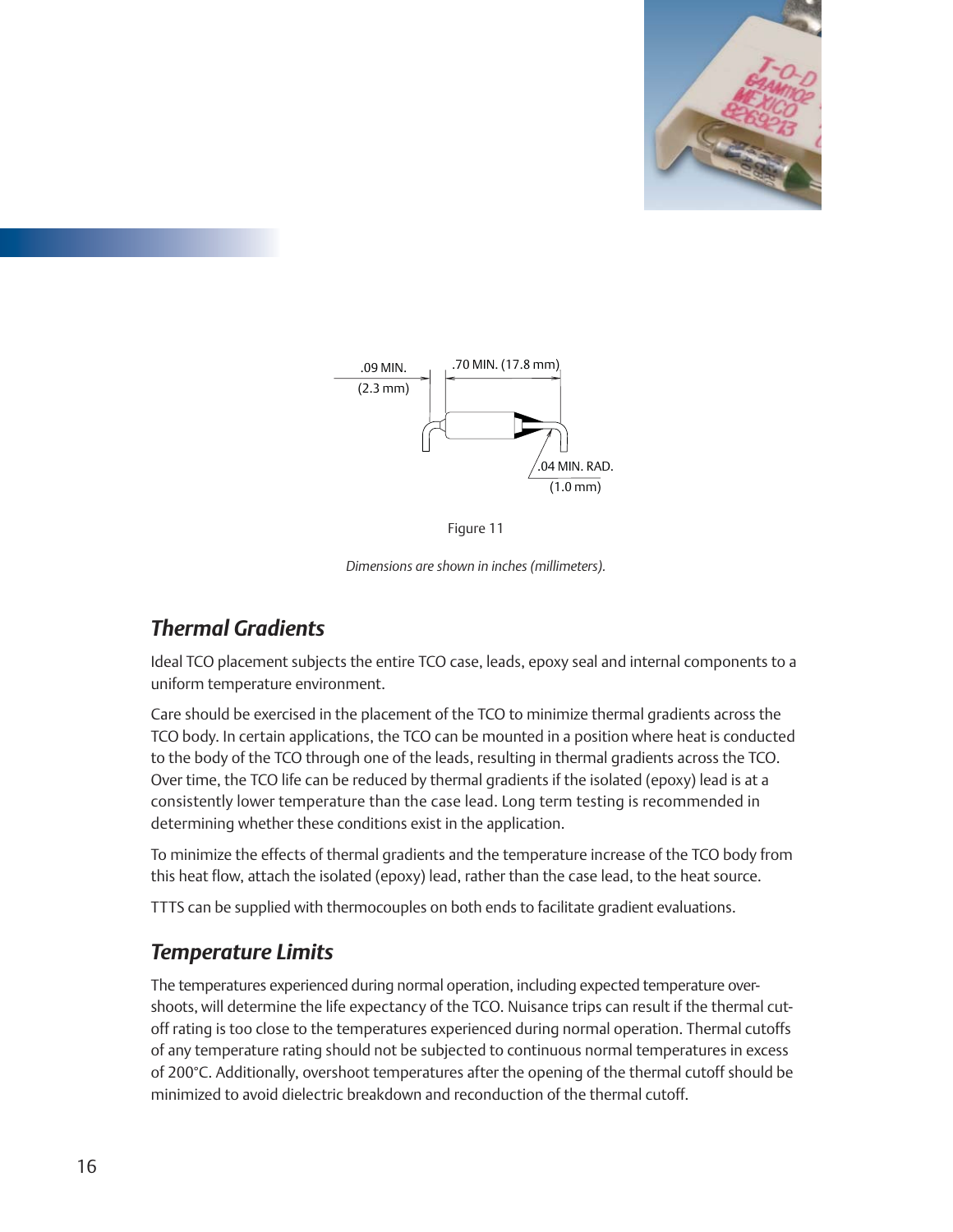

*CAUTION . . . The thermal cutoff may fail to open the electrical circuit under certain conditions. Distortion of the case, breaking or cracking the seal, exposing the epoxy seal to cleaning solvents, compression of the leads and current surges that exceed the operating specifications of the thermal cutoff may cause the thermal cutoff not to open. In addition, pellet shrinkage due to thermal aging under some circumstances may also result in failure to open. Finally, a very low rate of temperature rise may produce conditions that may also result in failure to open. Care must be taken to avoid any mishandling or misapplication of the thermal cutoff.*

*CAUTION . . . Although TCOs are highly reliable devices, a TCO may fail to open in operation for one or more of the reasons set forth above. These conditions must be taken into account by the product design engineer in determining the level of reliability needed for the application. If failure of the TCO to open could result in personal injury or property damage, the product design engineer may want to consider using one or more redundant TCOs of different ratings to achieve the desired level of reliability. A number of consumer product design engineers have incorporated redundant TCOs of different ratings in their designs for this reason.*

### *Definition of Terms*

#### **Maximum Open Temperature or Rated Functioning Temperature (T<sup>f</sup> , T<sup>F</sup> ):**

The maximum temperature at which the thermal cutoff changes its state of conductivity to open circuit with detection current as the only load. The rated functioning temperature is measured during a temperature rise of approximately 0.5°C per minute.

#### **Holding Temperature (T<sup>h</sup> , TH):**

Maximum temperature of the MICROTEMP® TCO measured at the case end of the thermal cutoff at which the thermal cutoff can be maintained for a period for 168 hours without opening. NOTE: it is advised that TCOs are not exposed to continuous operating temperatures in excess of Tf -25°C.

#### **Maximum Overshoot Temperature or Maximum Temperature Limit (Tm, TM):**

The maximum temperature at which the thermal cutoff, having changed its state of conductivity, can be maintained at twice rated voltage for a specified period of time, during which its mechanical and electrical properties will not be impaired.

#### **Rated Voltage:**

The maximum voltage that can be applied to the circuit in which the thermal cutoff is used.

#### **Rated Current:**

The maximum current that the thermal cutoff is rated to interrupt at the rated voltage.